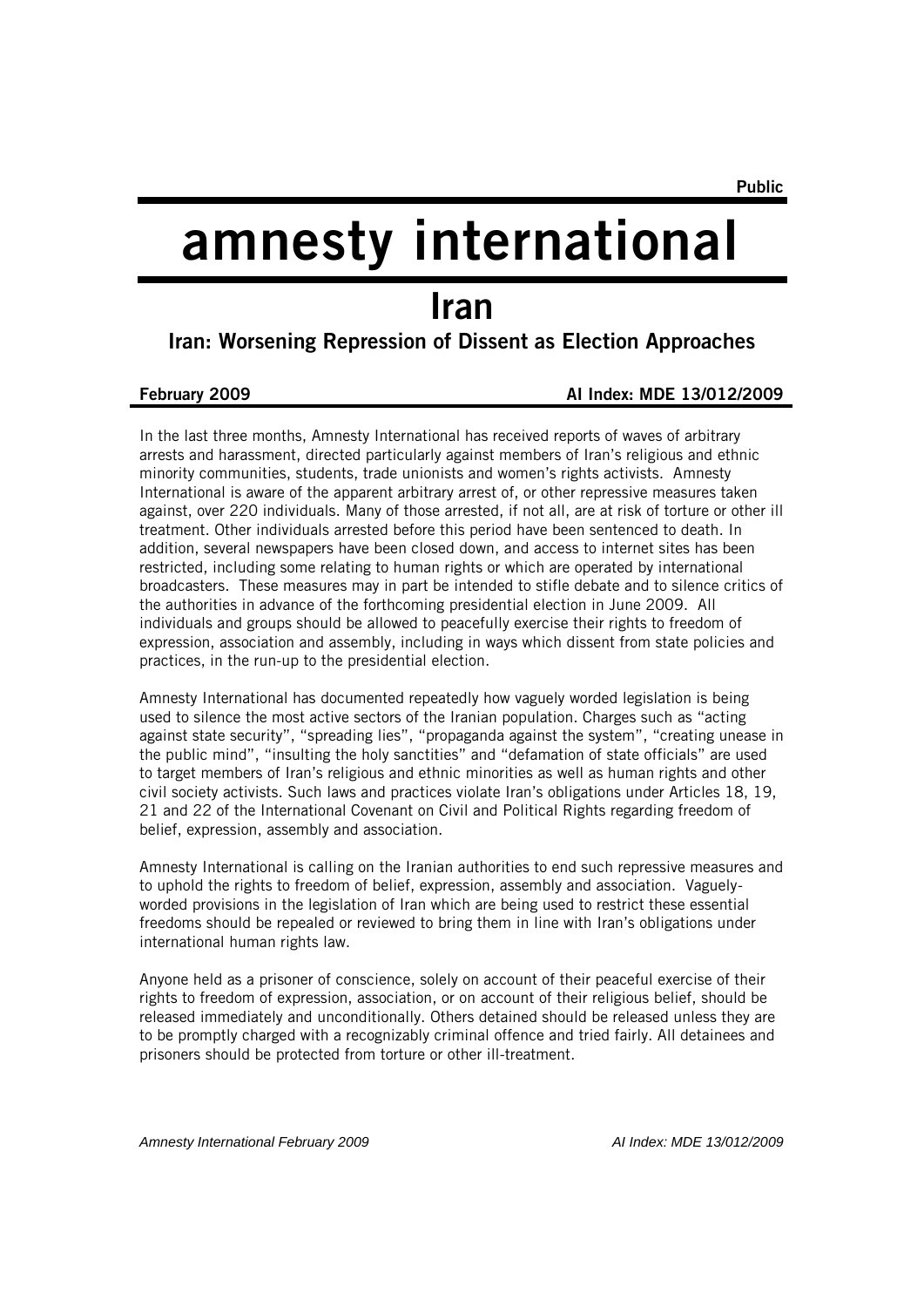Amnesty International has not been permitted to visit Iran for first-hand investigation of the human rights situation there since shortly after the Islamic Revolution which took place 30 years ago. While Amnesty International was not always able to speak directly to, and collect testimonies from, the people subjected to human rights violations, whose cases are mentioned in this report, the details are consistent with known patterns of human rights violations in the country.

## *Restrictions on Freedom of Belief*

Only three religious minorities – Christians, Jews and Zoroastrians – are allowed under Article 13 of Iran's Constitution to practise their religious faith. By contrast, adherents of unrecognized religious groups such as Baha'is, the Ahl-e Haq and Mandaeans (Sabians), are not permitted freedom to practise their beliefs and are particularly at risk of discrimination or other violations of their internationally recognized human rights. Converts from Islam and evangelical Christians who proselytize are also subject to repression.

In addition, Sunni Muslims, who are mostly members of ethnic minorities, also face repression in connection with their religious beliefs. Shi'a Muslims who do not subscribe to the principle of *Velayat-e Faqih*,<sup>1</sup> the founding principle of the Islamic Republic of Iran, or who engage in religious practices frowned upon by the authorities, are also at risk of arbitrary arrest and other human rights violations in connection with their beliefs.

## Baha'is

 $\overline{a}$ 

At least 19 Baha'is – members of an unrecognized religion in Iran who are banned from publicly expressing their faith, have been arrested since 25 December 2008. Adil Samimi was held for one week for unknown reasons after being arrested on 25 December in the town of Sari in Mazandaran Province. Five months earlier, it is reported that the Iranian authorities pressured his landlord to force Adil Samimi to vacate his shop.

Nine people – all relatives, including a child of four years, some of whom were visiting from Canada - were arrested on 28 December in a shopping mall on the southern holiday island of Kish, reportedly after a local shopkeeper asked them about their faith on discovering they were Baha'is. They were held for up to three days.

Following raids on the homes of 12 Baha'is in Tehran on 14 January 2009, six people were arrested. One was released shortly afterwards, but the other five - Payam Aghsani, Didar Raoufi, Aziz Samandari, Jinous Sobhani and Shahrokh Taef were taken into custody. Jinous Sobhani

<sup>1</sup> The political concept of the absolute authority of *Velayat-e Faqih* (leadership of the learned man) was developed by Ayatollah Khomeini, the founder of the Islamic Republic of Iran. It was enshrined as part of the Iranian Constitution adopted in 1979, which stated that overall political authority lies with the Leader, who must not only possess the requisite political capability to lead, but must also be a holy and pious man, as well as an expert in Islamic Law and a *marja-ye taqlid -* a religious source of emulation for his followers. A 1989 amendment to the Constitution dropped the requirement for the leader to be a *marja*, but greatly enhanced the political powers of the Leader.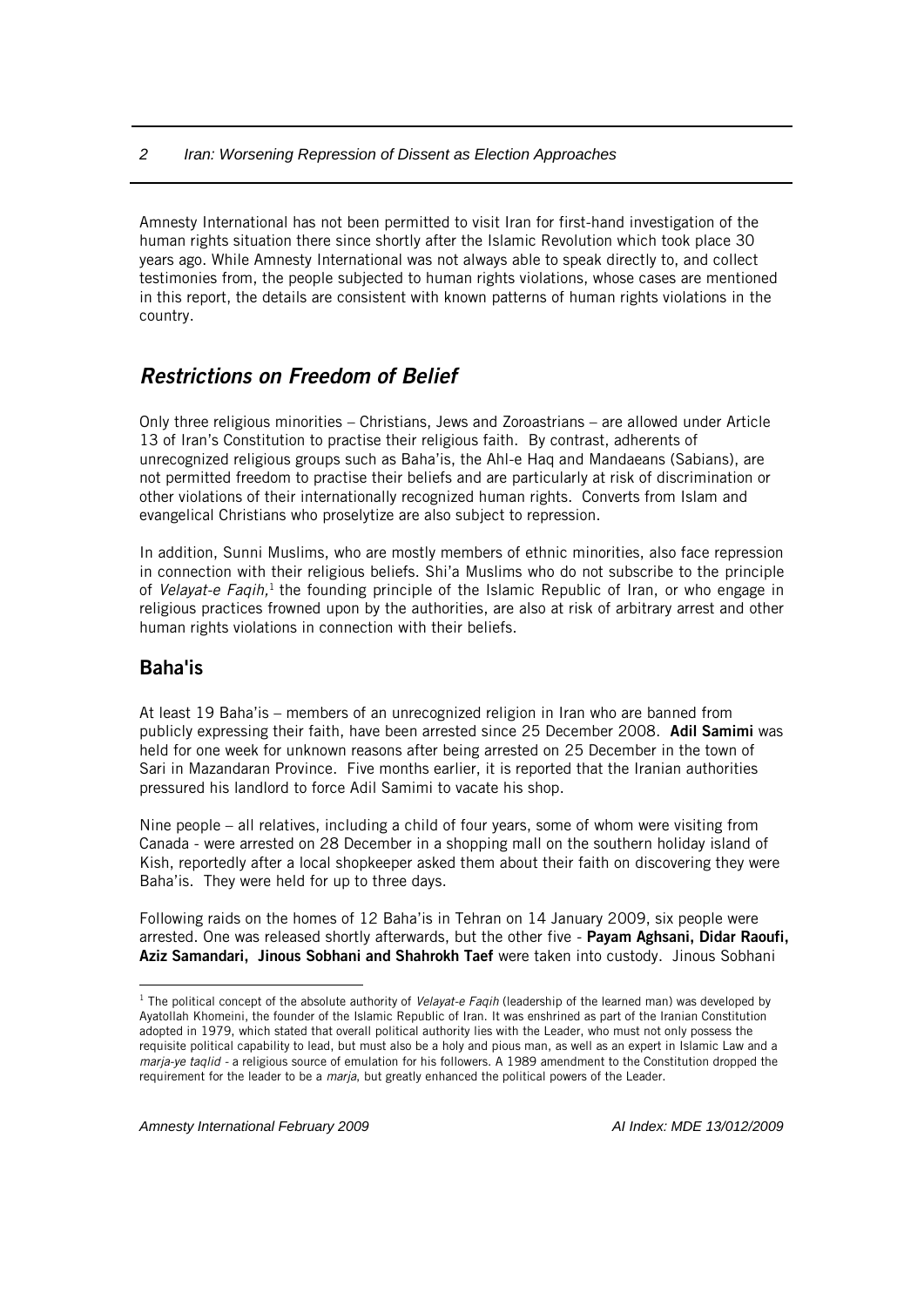was formerly an administrative assistant for two NGOs founded by Nobel Peace Prize Laureate Shirin Ebadi: the Centre for Human Rights Defenders and the Organization for the Defence of Land Mine Victims, but lost her job in December when both NGOs were forcibly closed by the authorities. All five are currently held in Evin Prison in Tehran. None has been allowed visits from family members or a lawyer of their choice, although some of them are said to have been allowed to make one or more brief telephone calls to their families. Their detention was confirmed by the Judiciary spokesman, Ali Reza Jamshidi on 27January 2009, who said they were accused of "propaganda against the system". Another of the 12 whose homes were searched on 14 January, Nima Haghar, was arrested following a summons on 1 February 2009 and is also being detained in Evin prison.

On 26 January 2009, the houses of seven Baha'is in Mashhad, north-eastern Iran were searched and a woman and a man - Sima Eshraghi and Jalayer Vahdat - were arrested. Their whereabouts remain unknown.

There are also continuing reports of destruction of Baha'i cemeteries, closure of other Baha'i businesses apparently in connection with the faith of the businesses' owners, and denial of education to Baha'is either by refusing to admit Baha'i students to schools and universities, or by expelling them after admission.

#### Sufis

 $\overline{a}$ 

Gonabadi Dervishes of the Nematollahi order<sup>2</sup> have faced continuing repression by the Iranian authorities over the last three years. Local Gonabadi Dervish groups meet weekly in places of worship called *Hosseiniehs*.

Gonabadi Dervish *Hosseiniehs* in several towns and cities have been forcibly closed or destroyed in recent months. At least four teachers were dismissed from their employment in 2008 on account of their participation in Sufi practices. In October 2008, seven were arrested in Esfahan, and five in Karaj, near Tehran, apparently on account of their affiliation to the order.

Most recently, at least six Sufis were arrested on the island of Kish in December 2008 following the enforced closure of the *Hosseinieh* on the island. Two lawyers who took up their cases - Farshid Yadollahi and Amir Eslami - have reportedly been placed under investigation by the Kish Public Prosecutor, for allegedly "creating unease in the public mind", after they had been summoned, reportedly on the orders of the Joint Intelligence Bureau of Hormozgan Province.

<sup>&</sup>lt;sup>2</sup> Gonabadi Dervishes in Iran consider themselves to be Shi'a Muslims. This Sufi order describes Sufism as neither a religion nor a sect, but rather a way of life by which individuals – from any religion - may find God. See, for example, [http://www.sufism.ir/sufischool.php.](http://www.sufism.ir/sufischool.php) This is a website belonging to the Gonabadi Dervish order in Europe, which is headed by Dr Sayed Mostafa Azmayesh. In Iran, the Head of the Order is Dr Nour Ali Tabandeh, who was forced to leave his home in Bidokht, the main centre of the order in Iran, in May 2007 and take up residency in Tehran. Several prominent clerics in Iran have issued fatwas attacking Sufis. For example Ayatollah Lankarani said in 2006 that Sufis were "misleading Iranian youth" and that "any contact with them was forbidden".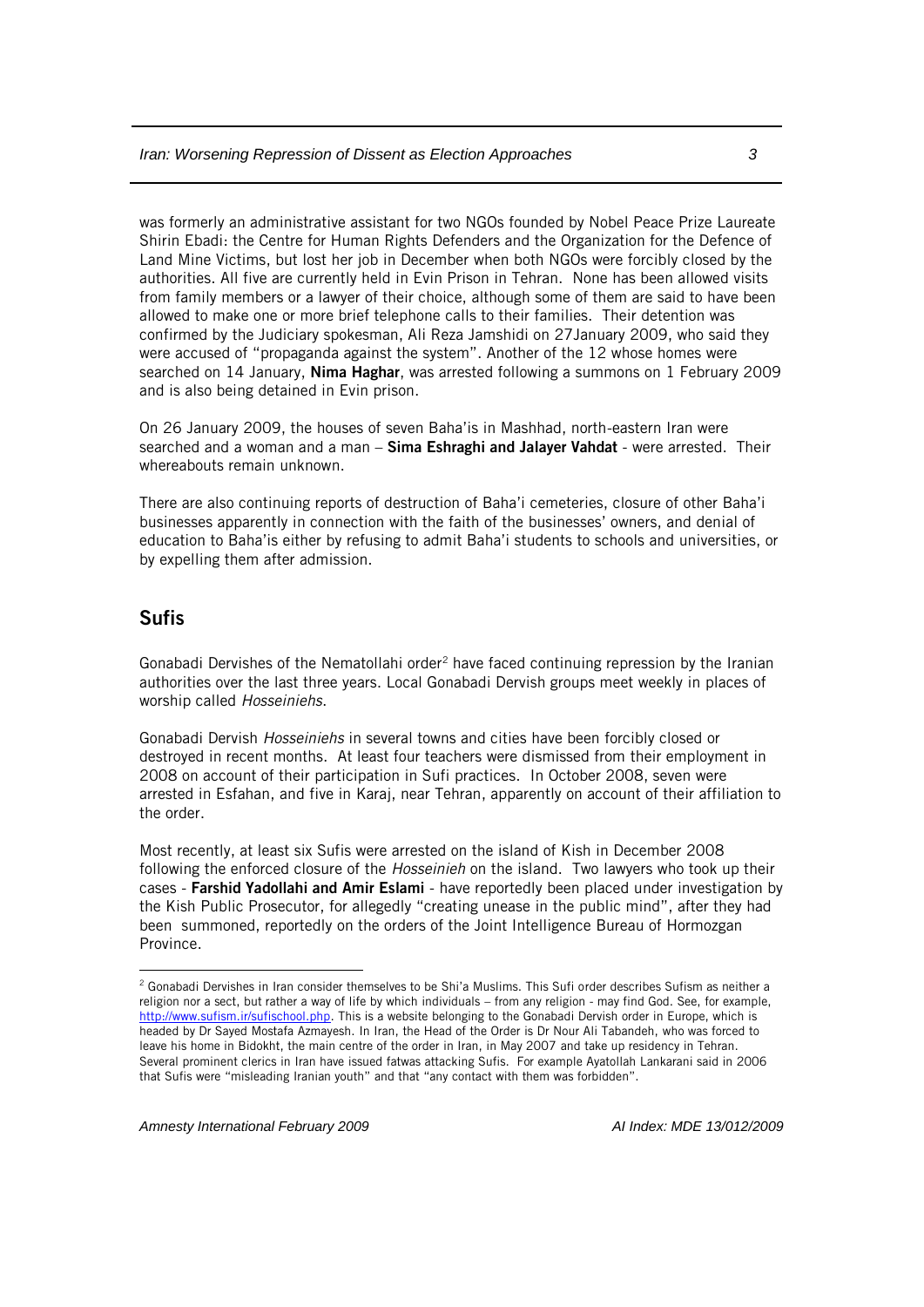On 22 January 2009, Jamshid Lak, a Nematollahi Dervish, was flogged 74 times after being summoned to court. He had been sentenced in 2006 to six months' imprisonment, 74 lashes and a monetary fine after conviction of "spreading lies", "slander" and "defamation of state officials" by Branch 102 of the General Court in Doroud. The charges had been brought against him after he had written a letter to the country's senior officials, in which he complained of being physically assaulted by a Ministry of Intelligence officer. The sentence was later reduced to 74 lashes by Branch 7 of Lorestan Appeal Court, which acquitted him of "spreading lies" and "defamation", but upheld the charge of "slander". His lawyer, Mostafa Daneshju, who had also represented Dervishes detained following the destruction of the Gonabadi Hosseinieh in Qom in February 2006, was subsequently banned from practising law for five years, and was unable to represent Jamshid Lak at his appeal.

#### **Christians**

Jamal Ghalishorani, 49, his wife Nadereh Jamali, both converts to Christianity and another man, Armenian Christian Hamik Khachikian were all reportedly arrested in Tehran on 21 January 2009. Their whereabouts are unknown. Judiciary spokesman, Ali Reza Jamshidi, on 27 January confirmed the arrest of one Christian Priest, believed to be Hamik Khachikian, whom he said was accused of "insulting the holy sanctities". According to Article 513 of Iran's Penal Code this charge carries the death penalty if it "falls under the rules concerning Cursing the Prophet"; otherwise it carries a sentence of one to five years' imprisonment.

#### Al-e Yassin

 $\overline{a}$ 

**Payman Fattahi,** the leader of a group known as the Al-e Yassin<sup>3</sup> was arrested on 14 January 2009 after being summoned to an interrogation session at the Department for Dealing with Religions in the Ministry of Intelligence. Five of his followers - Nazi Hesami (f), Morteza Rasoulian, Sa'id Sourati, Hamid Sourati and Farhad Moradi - are said to have been arrested the following day. Three are known to have been taken to Section 209 of Evin Prison, which is under the control of the Ministry of Intelligence, but the whereabouts of Payman Fattahi, Farhad Moradi and Morteza Rasoulian remain unknown. Payman Fattahi had previously spent about five months in detention after his arrest in May, during which he was reportedly tortured and interrogated about a variety of alleged offences, including "acting against state security",

<sup>&</sup>lt;sup>3</sup> Al-e Yassin members describe the group as "an academic organization, formed from many different groups such as The Society of Professional Thinkers and Probers, the Al-e-Yassin Association of Interpreters, Writers and Instructors and the (Iranian) Nature Front Association". They claim to publish various publications including: The Divine Cognition, The Motivators, The Arts of living, The Science of Success, The Journal of Esoteric Science, and The Art of Divine Living, among others. They claim some of these publications have been forcibly closed, that books by the group's leader have been banned and that websites are filtered and the members of society are called to the Ministry of Security and Intelligence of Iran, on a regular basis. From communication to Amnesty International by email. Similar information can be seen at http://aleyassin.blogspot.com/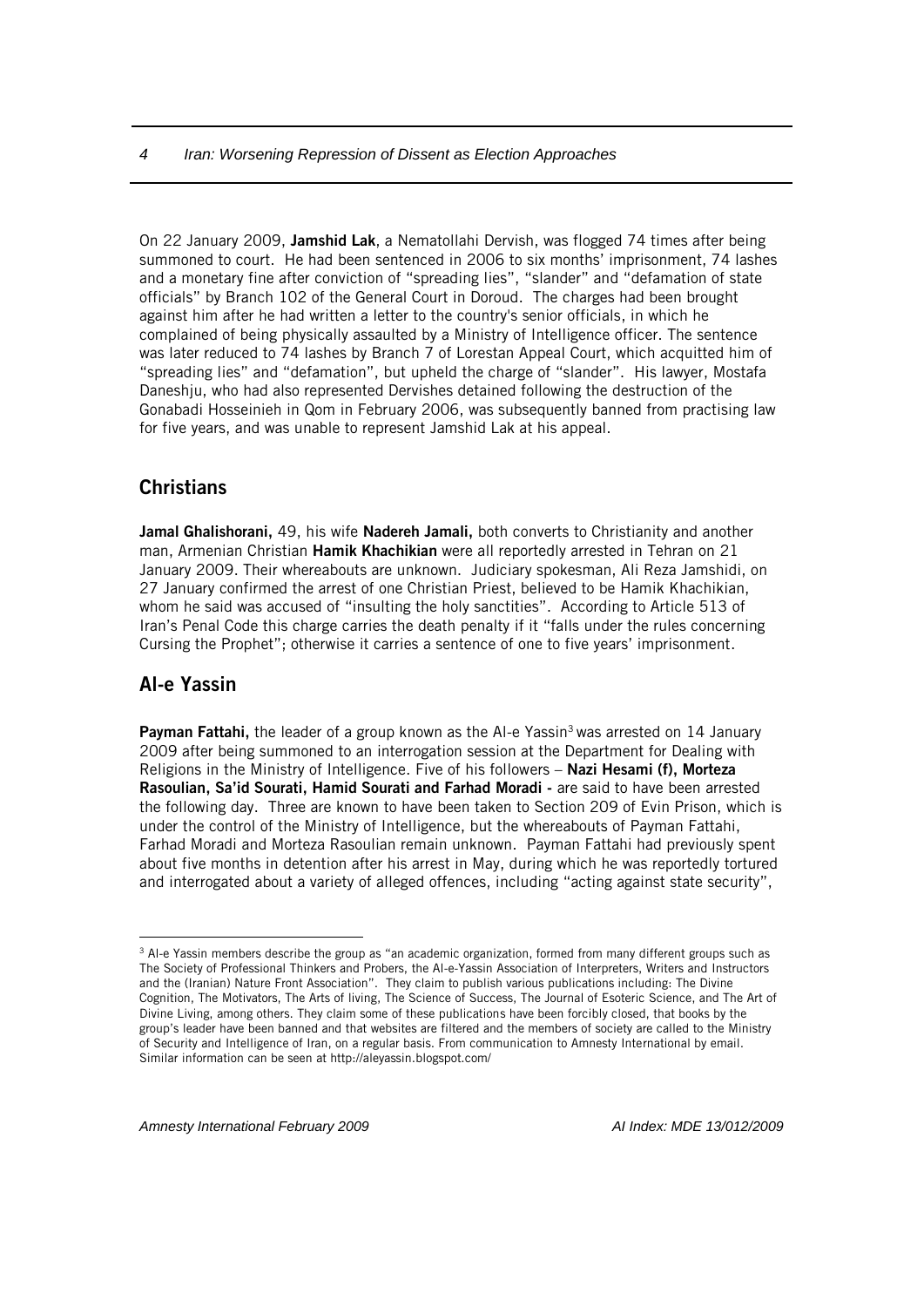"establishing a sect", and "promoting Christianity and atheism"<sup>4</sup> . The group has also been vilified in state-owned press.

#### *Repressive measures taken against members of ethnic minorities*

Iran's ethnic minorities face widespread discrimination in law and practice. Many suffer disproportionately poor housing and living conditions, some have their land confiscated or are forcibly evicted from their houses and face restrictions in the exercise of their rights to enjoy their own cultures or to use their own languages. While most choose to express their grievances peacefully, the Iranian authorities are facing armed opposition from groups such as the Kurdish group, the Party for a Free Life in Kurdistan (PJAK), and the Baluchi group, the People's Resistance Movement of Iran (formerly known as Jondollah). Amnesty International recognizes the rights and responsibilities of states to bring to justice those accused of recognizably criminal offences, but calls for political prisoners who were unfairly tried to be released if they are not retried in proceedings which meet international standards for fair trial.

#### Arabs

Amnesty International has received the names of 37 members of the Ahwazi Arab minority (see Appendix 1), who were reportedly arrested during and in the days following demonstrations held in early January 2009, protesting against the Israeli military action in Gaza. Their place of detention is unknown. The contradiction of these arrests with the publicly stated position of the Iranian authorities over the recent events in Gaza illustrates the cynicism with which those authorities regard human rights.

#### Baluchis

 $\overline{a}$ 

Following a suicide bombing claimed by the PRMI directed against a police station in Saravan on 29 December 2008, in which at least four people, including two border police officers, are said to have been killed<sup>5</sup>, at least 30 residents of Saravan are reported to have been arrested<sup>6</sup>, apparently in reprisal, and taken to unknown locations where they are at risk of torture or other ill-treatment.

[http://www.dailytimes.com.pk/default.asp?page=2008%5C12%5C31%5Cstory\\_31-12-2008\\_pg7\\_37.](http://www.dailytimes.com.pk/default.asp?page=2008%5C12%5C31%5Cstory_31-12-2008_pg7_37) The PRMI claimed that 150 people had perished in the attack (PRMI statement published on various websites).

<sup>4</sup> The group has claimed that the accusations levelled against Payman Fattahi during his arrest included "religious heresy", "Christian orientation", "Spiritual Pluralism", "Striving to unify Islam, Christianity, and Judaism", "Propaganda", "Conspiracy against the Islamic System", "Religious Degeneration", and "spreading spiritual liberalism and American Islamism".

<sup>&</sup>lt;sup>5</sup> The Iranian authorities stated that four people had been killed (Press TV, 29 December 2008). Pakistani sources, when commenting on the subsequent closure of the international border between Saravan and Panjgur, stated that around 45 people had been killed[, http://www.dailytimes.com.pk/default.asp?page=2008\12\30\story\\_30-12-](http://www.dailytimes.com.pk/default.asp?page=2008/12/30/story_30-12-2008_pg7_12) [2008\\_pg7\\_12](http://www.dailytimes.com.pk/default.asp?page=2008/12/30/story_30-12-2008_pg7_12) including 15 to 20 foreign nationals, including Afghans and Uzbeks, who were detained nearby after having entered the country illegally

 $6$  http://www.autnews.us/archives/1387,10,00015696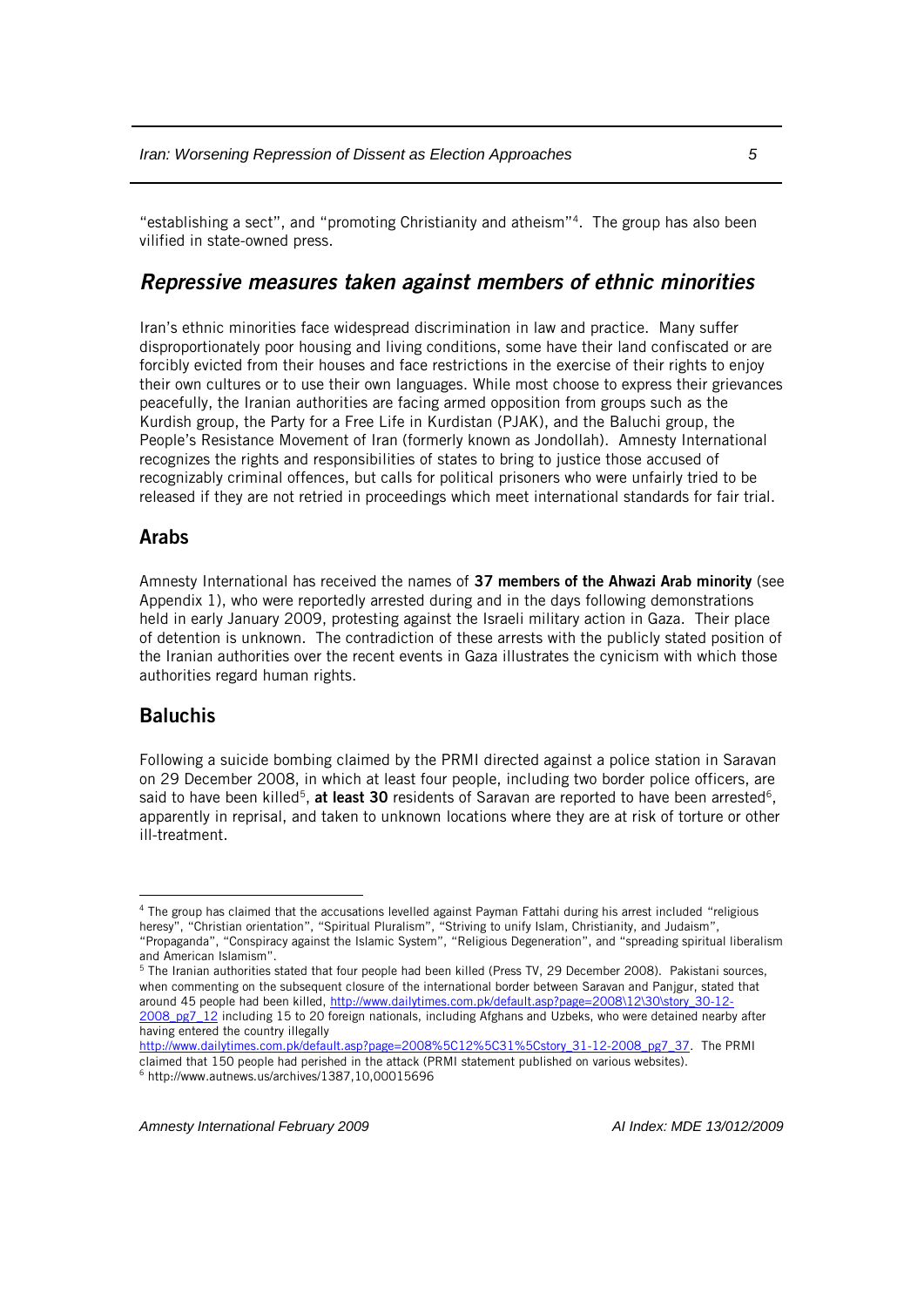Five months after the destruction of a Sunni mosque and seminary in Zabol by the Iranian authorities, at least eight people (some of them Sunni clerics) - Mowlavi Abdollah Brahui, Mowlavi Zabihollah Brahui, Dr Nour Mohammad Shahbaksh and his brother Abdolrahman Shahbakhsh, Hafez Mohammadali, Mohammad Omar Baluch, Abdolqader Naroui, and Mowlavi Ali Naroui remain detained, apparently without charge or trial, by the Ministry of Intelligence, without access to family visits or lawyers of their choice.

#### Kurds

Increasing numbers of members of the Kurdish minority are reported to have been arrested in recent months. Many are said to have been held in undisclosed locations for weeks or months and then sentenced on vaguely-worded charges related to national security or for being "at enmity with God", which usually carries the death penalty. Most are accused of membership of Kurdish groups opposed to the Iranian government, usually PJAK, or its parent organization, the PKK, which wages armed opposition against the government in Iran. At least 14 Kurds are now reported to have been sentenced to death on such charges in the past two years, including one woman  $-$  Zaynab Jalalian – sentenced in January 2009 (for a complete list of all 14 members of the Kurdish minority arrested, see Appendix 2).

Other Kurds have reportedly been arrested recently, possibly in connection with their online writings or human rights activities. They include Ali Roorast, a 60-year-old man arrested on 26 January 2009 at his shop in Mahabad and taken to a Ministry of Intelligence facility in the town. Two days later, his son **Fayed Roorast**, a 20-year-old first-year law student and blogger, who is said to be a member of the recently-created Association of Students defending Human Rights in Kurdistan, and Ali Roorast's sister, Hajar Roorast, a teacher and local civil society activist, were also arrested. They are believed to remain in detention without access to family members or lawyers of their choice.

## **Azerbaijanis**

A member of the Azerbaijani minority in Iran, Abdullah Abbasi Javan, a professor at Tehran's Shahid Raja'i University and his nephew, Hossein Hoseini, were among nine people arrested in and around Tehran on 13 November 2008 following the annual celebration of Sattar Khan, an Azerbaijjani hero of the 1906 Constitutional Revolution in Iran. Their families had no news of them until 23 November when they were told that the two were being held in Section 209 of Evin Prison. Hossein Hosseini was released on 21 January, but Abdullah Abbasi Javan remains held without access to family members or a lawyer. He is not known to have been charged with any offence. He also spent 130 days in detention in 2007, accused of "pan-Turkism" and "propaganda against the system", during which time he was reportedly tortured.

Amnesty International has also received the names of 18 Sunni Azerbaijanis (See Appendix 3) who were among a group of more than 30 reportedly arrested on 14 January 2009 in the village of Khanegah-e Sorkh near Oroumiye, in west Azerbaijan province. They had gathered to protest at the diversion of the water supply to the village towards a sand and gravel extraction complex nearby, and were met by police who forcibly dispersed them, including with tear gas.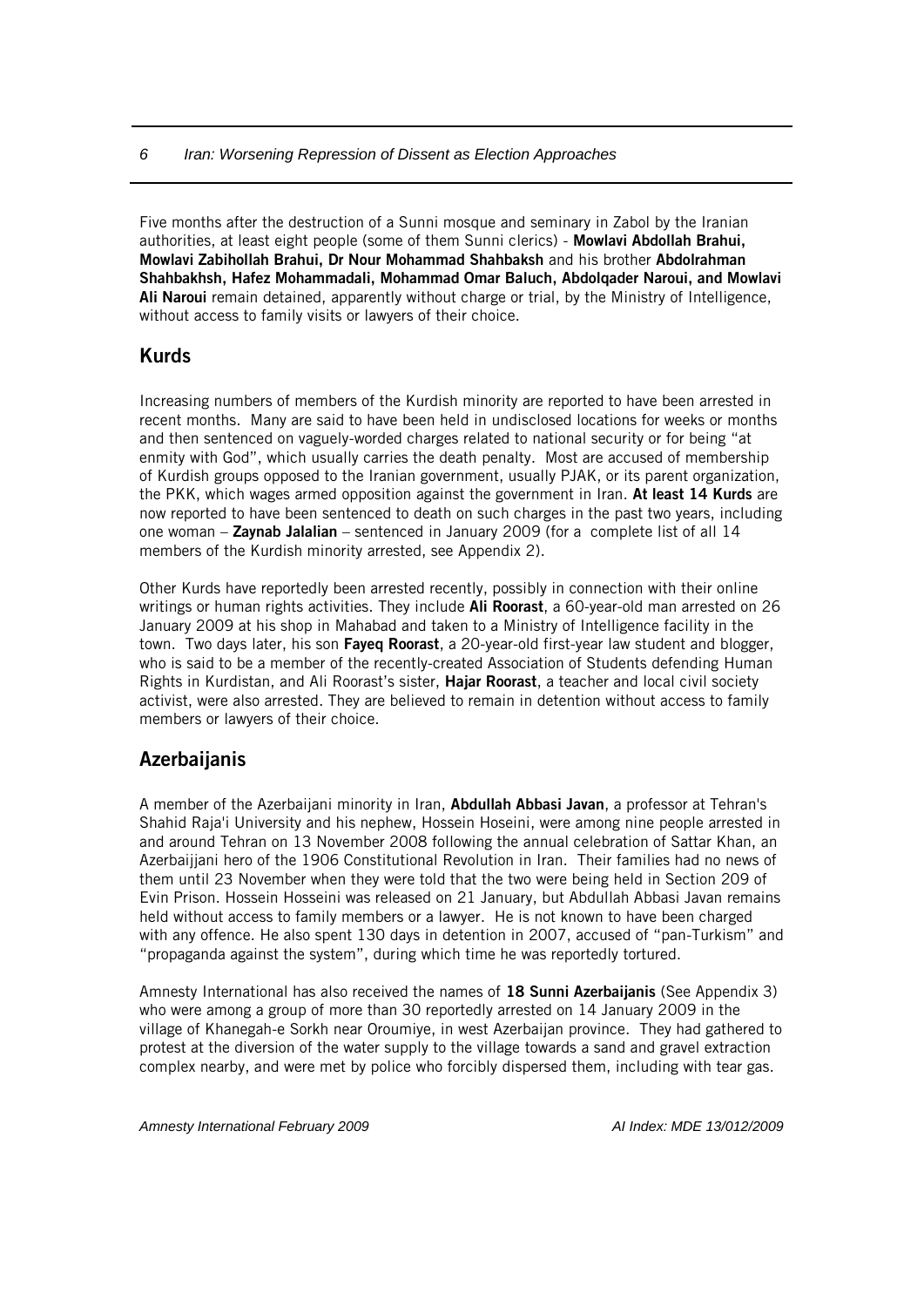Some of those arrested are said to have been injured during their arrest, but were only transferred to hospital several hours later. Others were reportedly tortured or otherwise illtreated during their two-week long detention. All were released on bail pending trial. At least 21 of those arrested were tried on 1 February before Branch 101 of the General Court of Nazlu, West Azerbaijan Province. The charges against those convicted included "disturbing public order" and "insulting state officials"; and their sentences included prison terms of up to one year, fines, flogging sentences of 74 lashes and enforced residency in the town of Minab, Hormozgan Province, south-eastern Iran.

## *Arrest of relatives of members of the People's Mojahedin Organization of Iran (PMOI)*

On 16 January 2009, security forces arrested about 18 relatives – mostly women aged between 60 and 85 - of members of the PMOI who are currently residing in Camp Ashraf<sup>7</sup> in Iraq. The family members were all arrested at the airport in Tehran shortly before departing for Iraq to visit their relatives and were taken to Section 209 of Evin Prison in Tehran, where they have not been allowed access to family members or lawyers. They include 85-year old Jamileh Mohammadzadeh, who was intending to visit her son. Reports on 29 January suggested that three from the same family – a man named Bahrami, his wife Atefeh Bahrami and their daughter – were transferred to Rejai' Shahr (also known as Gohar Dasht) Prison in Karaj. For a partial list of those arrested, see Appendix 4.

## *Detention and imprisonment of Women's Rights Activists*

Women's rights defenders, who have been among the most active sectors in Iran's civil society in recent years, continue to face reprisals on account of their peaceful activities.

Three women – Nafiseh Azad, Bigard Ebrahim and another who wishes to remain unidentified – were arrested on 30 January 2009 while collecting signatures in the mountains near Tehran for the Campaign for Equality, which aims to collect a million signatures of Iranians to a petition demanding an end to discrimination against women in Iranian law. They were transferred to Vozara Detention Centre and on 31 January appeared before a Revolutionary Court judge, who issued Nafiseh Azad with a temporary arrest warrant, but granted bail orders for the other two. Bigard Ebrahim was released on 31 January, and the other individual on 1 February. Nafiseh Azad's husband, Vahid Maleki, told the Campaign for Equality that he believes his wife was remanded in custody because she had previously ignored a telephone

 $\overline{a}$ 

<sup>7</sup> The PMOI is an Iranian opposition group which participated in the Revolution of 1979 but was subsequently attacked by the Iranian authorities. Thousands of PMOI members were arrested, tortured and executed in the following years. In 1986, during the Iran-Iraq war, the PMOI based itself in Iraq and allied itself with the government of Saddam Hussein. Following the US-led military intervention in Iraq in 2003 about 3,400 members of the PMOI were disarmed by the US-led forces at Camp Ashraf in Iraq's northern governorate of Diyala, where its members still reside. The current Iraqi administration has pledged to remove the PMOI from its territory.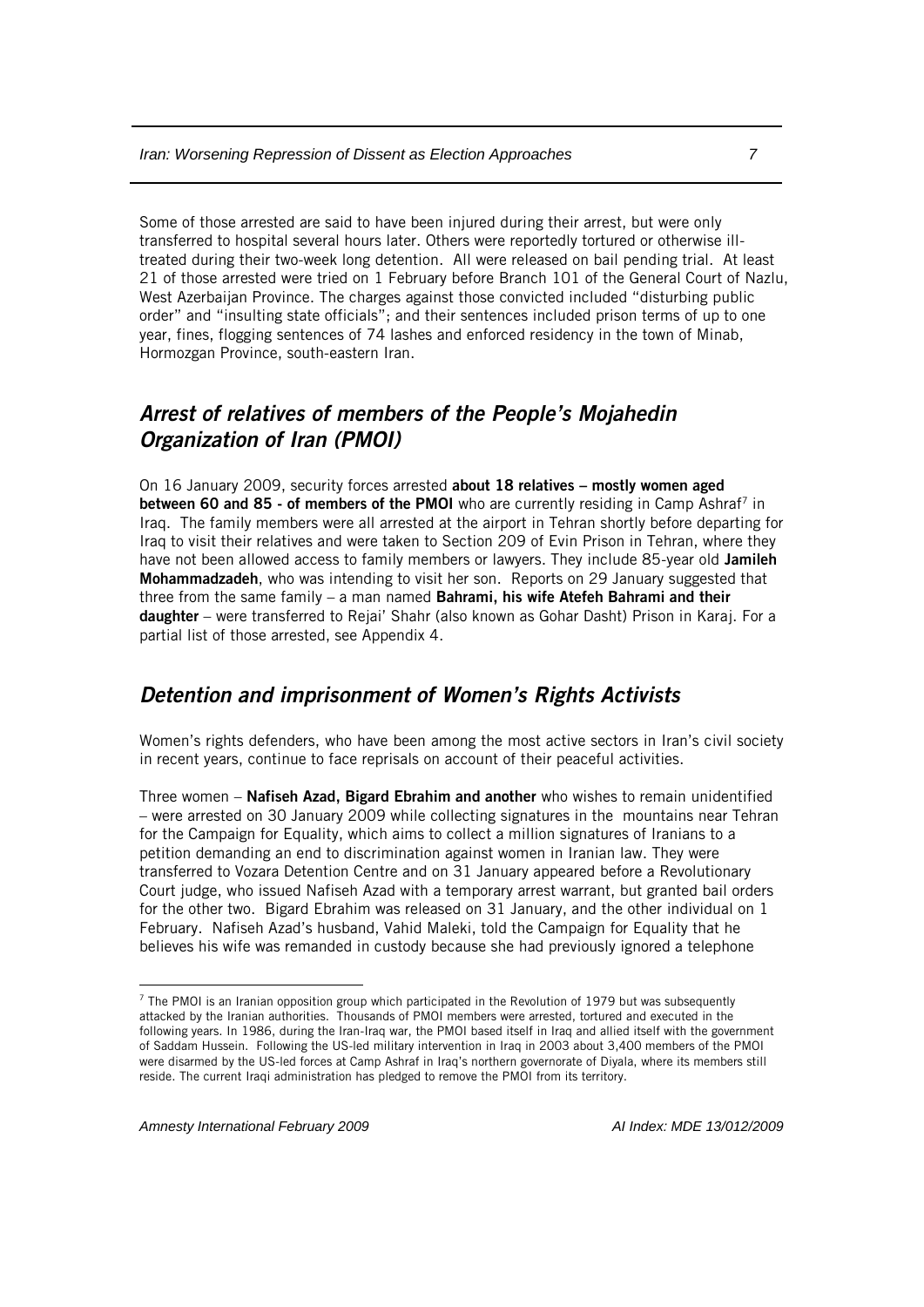summons calling her for interrogation, on the grounds that, according to the law, she should first be issued with a written summons. On 3 February 2009, officials from the Special Security Branch of the Office of the Prosecutor of the Revolutionary Courts raided Nafiseh Azad's house, which she shares with two other students Elnaz Ansari and Aida Saadat. Although the warrant shown by the officials related only to the search of Nafiseh Azad's property, during the raid, property, including phones, computers, DVDs, CDs and documents belonging to both Elnaz Ansari and Nafiseh Azad, was confiscated. The officials also beat Elnaz Ansari and Vahid Maleki, who had come to Tehran from Esfahan to follow his wife's case. She was released on bail of 500 million rials (approximately US\$50,000) on 4 February 2009. She has been charged with "acting against state security by propaganda against the system".

On 1 February 2009, Alieh Aghdam-Doust, a member of the Campaign for Equality, was arrested and brought under guard to the Office for the Implementation of Sentences to begin a three-year prison sentence imposed after she was convicted of participation in a peaceful demonstration on 12 June 2006 protesting at legalized discrimination against women. The demonstration was forcibly broken up by police, who injured some of the demonstrators and arrested 70. Alieh Aghdam-Doust had originally been sentenced to three years and four months imprisonment and 20 lashes by branch 15 of the Revolutionary Court in Tehran, but this was reduced to three years imprisonment on appeal. She is a prisoner of conscience.

The appeal of four women's rights activists against their prison sentence for writing for two websites related to women's rights began on 27 January 2009. Parvin Ardalan, Jelveh Javaheri, Maryam Hosseinkhah and Nahid Keshavarz were sentenced in September 2008 to six months in jail for their writings for the sites "Change for Equality" and "Zanestan" – which is now banned. The "Change for Equality" website was blocked by the authorities for the nineteenth time earlier this month.

At least five women's movement activists have been banned from leaving Iran. Most recently, lawyer Nasrin Sotoudeh was banned from travelling to Italy in December 2008 to collect a human rights award. In addition, Esha Momeni, who holds joint US-Iranian nationality, was also prevented from leaving the country after her release on bail. At the time of her arrest in October 2008, she was in Iran to visit her family and to conduct research for her Master's degree thesis on the Iranian women's movement. As part of her research she had been conducting video interviews with members of the Campaign for Equality in Tehran.

## *Arrest and harassment of Students*

National Student Day was commemorated on 6 December 2008 with two separate meetings at Shiraz University. The main event was organized by students and members of the paramilitary Basij, affiliated to the Iranian Revolutionary Guards Corps; whilst independent students organized a smaller event, at which they informed participants that an open public forum for expressing views would be held on 8 December.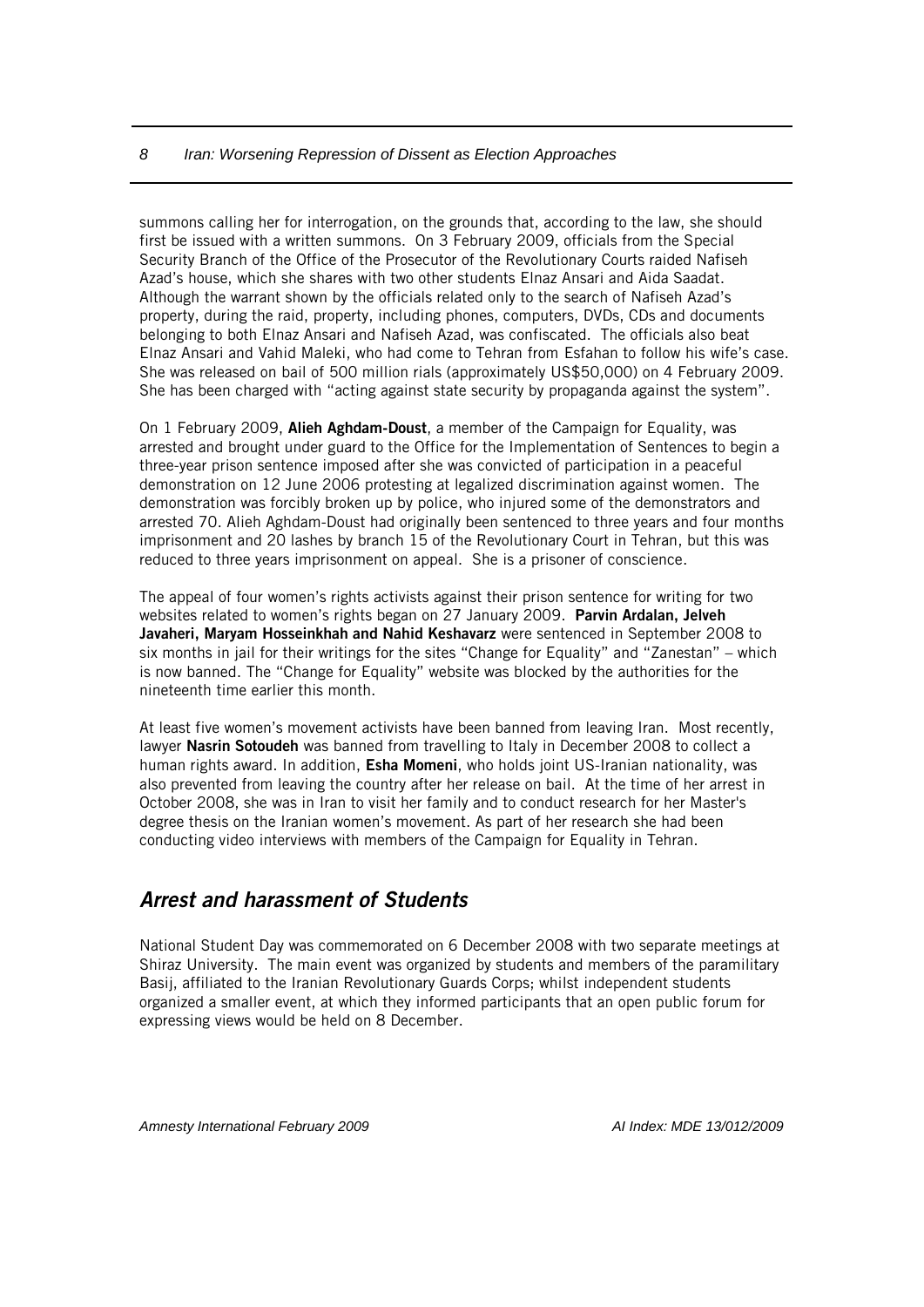On 7 December, 10 students were summoned by the head of the *Herasat* (an agency which oversees security) and threatened them with severe repercussions should the public forum go ahead. Despite the attempts to stop the event from taking place, several hundred students at Iran's Shiraz University held a demonstration against government policies on 8 December 2008.

According to the website of the Graduates' Association (Advar-e Tahkim) at least 37 students were later summoned by the Disciplinary Office of the university. At least 18 of them received orders banning them from continuing their education for various temporary periods. In addition, possibly as many as 23 students were summoned by the Intelligence Office in Shiraz in connection with participation in the gatherings. At least 12 of these students (see Appendix 5) were detained at different times for several days before being released on payment of substantial bail. All are believed to have been released by 30 January. Some of the others summoned were not arrested, and others refused to attend on the grounds that they had been summoned by telephone and not by written order as is required by law. Charges brought against those who were summoned and later appeared before the Revolutionary Court in Shiraz are believed to include "acting against state security" and "insulting state officials". During their detention they were reportedly not afforded access to their lawyers and their family members.

Said Razavi Faghih, a former spokesman of the student body, the Office for the Consolidation of Unity (Daftar-e Tahkim-e Vahdat), was arrested on 2 February 2009 shortly after returning from France where he had been studying. His passport had been seized at the airport when he returned on 27 January and he was informed that he had been banned from travel. He was told to appear before a branch of the Revolutionary Court in Tehran, where he was arrested, and taken to Evin Prison. He had previously been detained briefly in 2002 during protests by students against the death sentence imposed on reformist cleric Dr Seyyed Hashem Aghajari and for 78 days in 2003, following further student protests, when Amnesty International took action on his behalf<sup>8</sup>. On 6 February, his lawyer said that while in France, Said Razavi Faghih had been sentenced in absentia to four years in prison by Branch 26 of the Revolutionary Court in Tehran for "acting against state security" and "propaganda activities against the system" in connection with statements he made, including to meetings of students, in protest at Dr Hashem Aghajeri's death sentence in 2003. His lawyer said that as he had not been informed previously of the sentence, the Office for the Implementation of Sentences had confirmed that it could be appealed against and he hoped that Said Razavi Faghih would soon be released.

#### *Measures taken against Trade Unionists*

The formation of independent trade union bodies, which was banned after the Islamic Revolution, remains prohibited in Iran and those who attempt to form such bodies risk detention and prosecution.

 $\overline{a}$ 

<sup>8</sup> Please see Urgent Actions AI Index: MDE 13/023/2003, 10 July 2003; AI Index: MDE 13/024/2003, 31 July 2003; and AI Index: MDE 13/030/2003, 15 August 2003.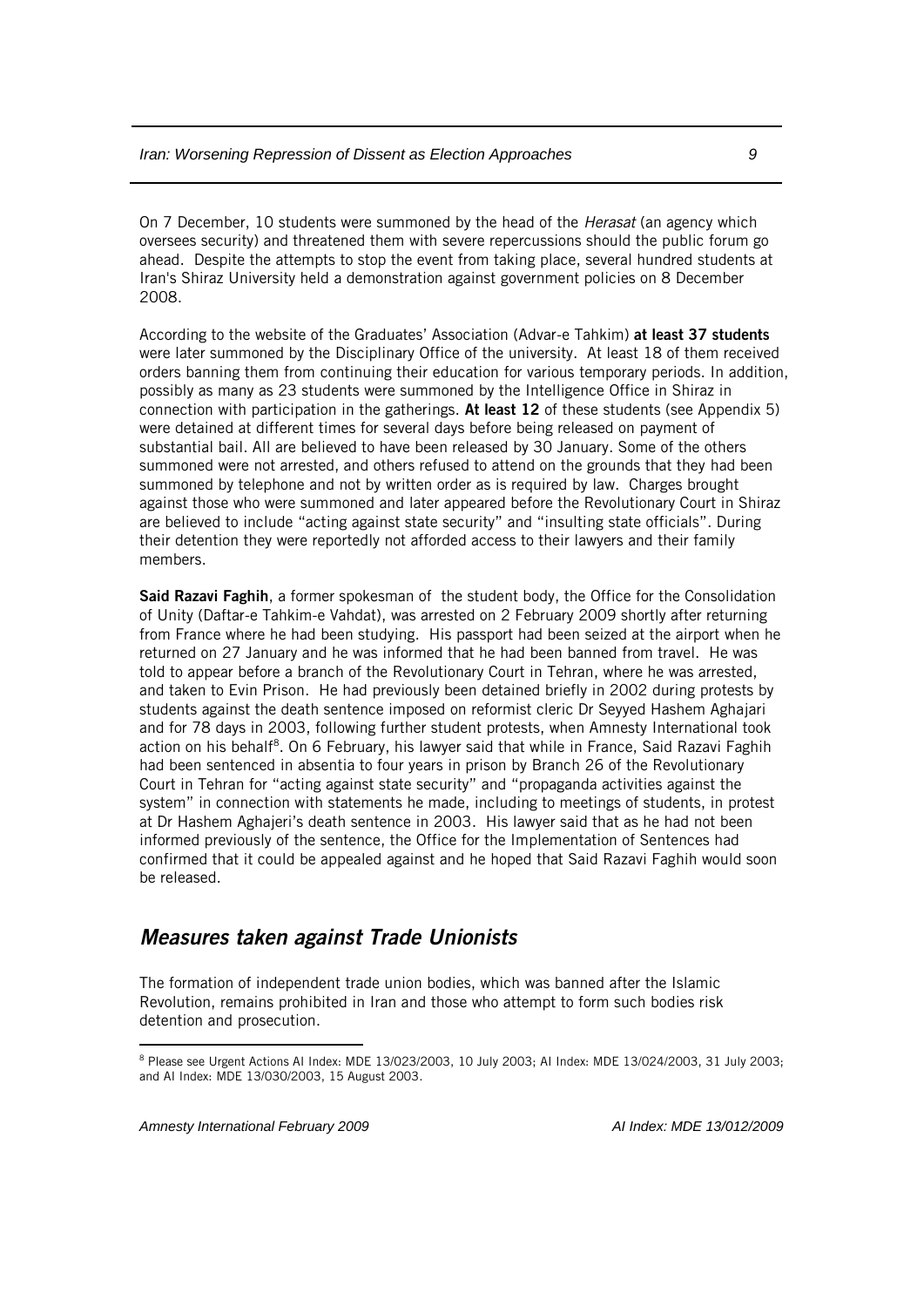Ebrahim Madadi, the vice-president of the board of directors of the Syndicate of Tehran and Suburbs Bus Company (Sherkat-e Vahed) was arrested on December 27, 2008. According to his lawyer, he was detained in Evin Prison to begin serving a three and a half year prison sentence imposed by Branch 14 of the Revolutionary Court in Tehran after being convicted of "acting against national security" and "propaganda against the system". However, this verdict was never delivered in writing to Ebrahim Madadi or his lawyer, as is required by law. He was therefore not able to appeal against it. The judicial authorities apparently claim that Ebrahim Madadi was informed of this sentence verbally during a previous detention.

Bijan Amiri, a car industry worker and a member of the Workers' Mountain-climbing Board, was arrested in the Iran Khodrow Company factory on 22 December 2008 by the company's security personnel, following a disagreement. He was then handed over to Ministry of Intelligence officials and was taken to Section 209 of Evin Prison. Mohsen Hakimi, a member of the Coordinating Committee to Form Workers' Organizations and a member of the Iranian Writers' Association, was detained later that same night at Bijan Amiri's house after he had paid a visit following Bijan Amiri's arrest. Security forces reportedly came to search Bijan Amiri's house, interrogated everyone who was there, and then arrested Mohsen Hakimi when they saw his identity card, despite his protests. Mohsen Hakimi has previously been detained for his trade union activities. Bijan Amiri was released on a personal guarantee on 28 January 2009, and is likely to face future legal proceedings, but Mohsen Hakimi remains held in Section 209 of Evin Prison, apparently without access to family members or a lawyer.

At least five Board members of the newly-formed, but unrecognized Haft Tapeh Sugar Cane Company's (HTSCC) Workers Syndicate - Ali Nejati, Feraydoun Nikofard, Jalil Ahmadi, Ghorban Alipour and Mohammad Haydarimehr - were tried on 20 December 2008 by the Revolutionary Court in Dezful, southern Iran, on the charge of "propaganda against the system". They had been arrested in early October 2007, during strikes by the HTSCC workers in an attempt to gain four months of back payment which was owing to them, after which they were released on bail. No verdict is known to have been issued yet.

#### *Recommendations*

- Release all prisoners of conscience and drop charges against any who are facing trial and who would be a prisoner of conscience if imprisoned;
- Release any one else who is detained unless they are to be charged with a recognizably criminal offence and brought to trial promptly and fairly in accordance with international fair trial standards and without resort to the death penalty;
- Lift all travel bans imposed on persons for the peaceful exercise of their rights to freedom of expression, association and assembly;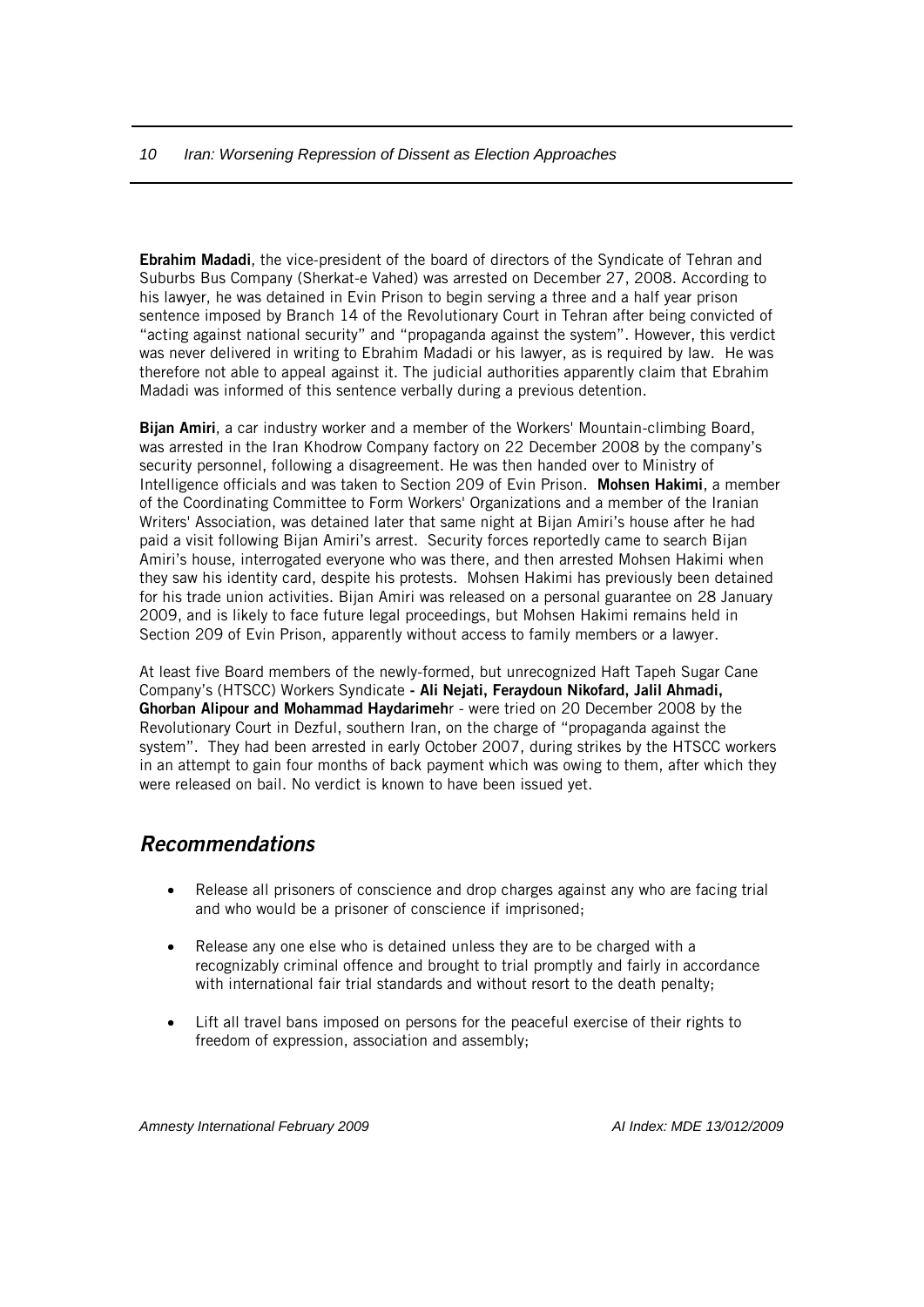- Commute all death sentences and impose an immediate and comprehensive moratorium on executions, as a first step towards ending the use of this punishment;
- Review legislation with a view to repealing or amending all vaguely-worded articles which can be used to restrict freedom of belief, expression, association and assembly, or which discriminate against women or members of ethnic, religious or other minorities;
- Permit all individuals and groups to peacefully exercise their rights to freedom of expression, association and assembly, including in ways which dissent from state policies and practices, in the run-up to the presidential election.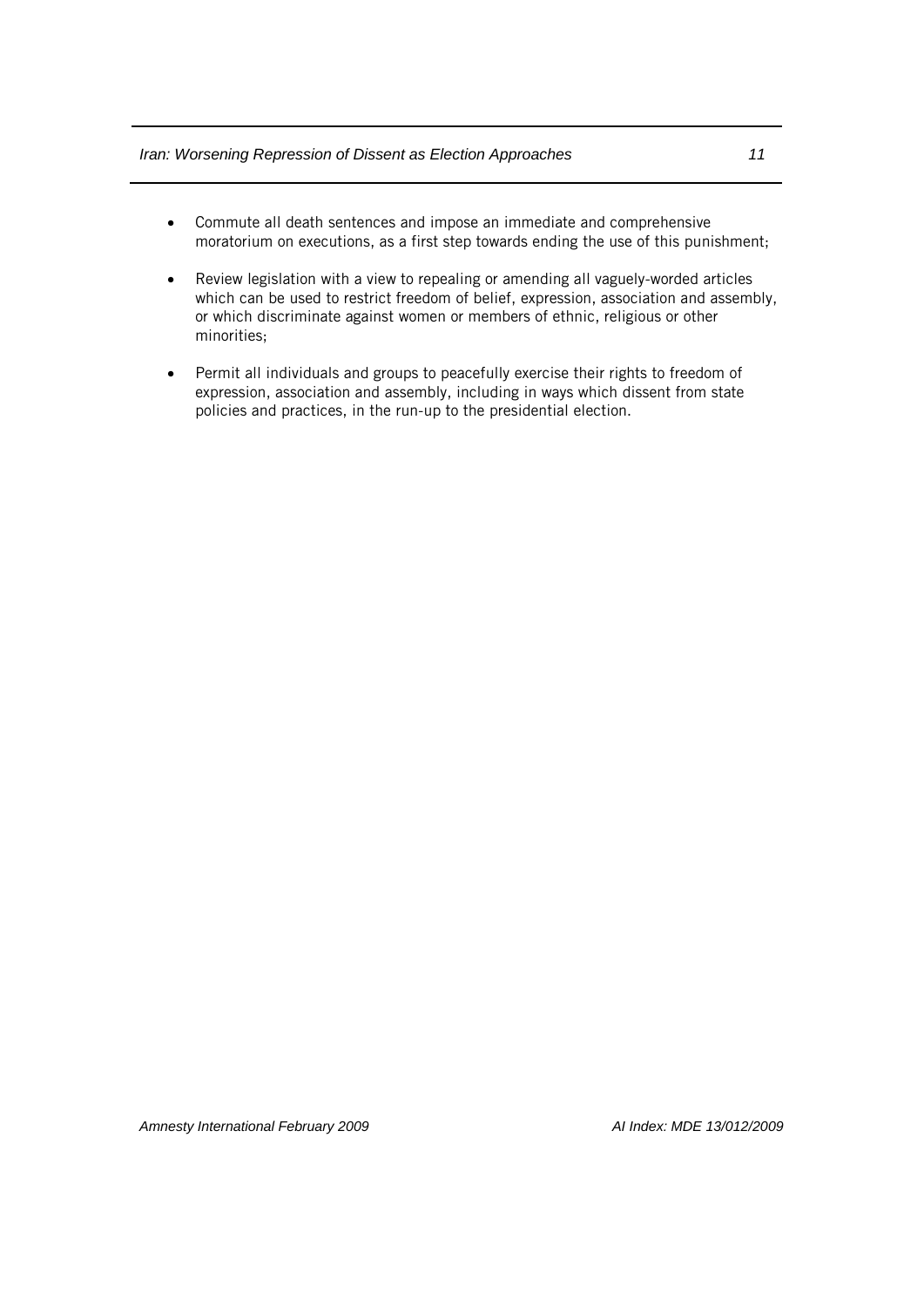## *List of names of 37 members of the Ahwazi Arab minority arrested following a demonstration against the Israeli military action in Gaza*

- 1. Reza Ahmadi
- 2. Tehran Ahmadi
- 3. Hamid Bawi
- 4. Ahmad Bani-Toruf
- 5. Naseem Bani-Toruf
- 6. Muhammad Janadeleh
- 7. Amin Cheldawi
- 8. Zalan Cheldawi
- 9. Yousef Cheldwai
- 10. Gahier Hamudi
- 11. Rashid Haidari
- 12. Fouad Haidari
- 13. Faisal Haidari
- 14. Mahmoud Haidari
- 15. Hamzah Khasraji
- 16. Mansour Daghagheleh
- 17. Jaber Sa'duni
- 18. Ya'ghub Sa'idawi
- 19. Mansour Sawari
- 20. Nasrallah Sawari
- 21. Yasser Sawari
- 22. Mahdi Taruf
- 23. Rahim E'badi
- 24. Dawud Abiat
- 25. Ali-Pour Abiat
- 26. Muhamamdali Abiat
- 27. Abulamir Fazeli
- 28. Bashir Kuroshat
- 29. Amar Kuroshat
- 30. Hammed Kan'ani
- 31. Aziz Kan'ani
- 32. Rasoul Muhammadi
- 33. Baber Mansouri
- 34. Ali Musawi
- 35. Nasser Mahawi
- 36. Ghazi Naisi
- 37. Mustafa Naisi

*Amnesty International February 2009 AI Index: MDE 13/012/2009*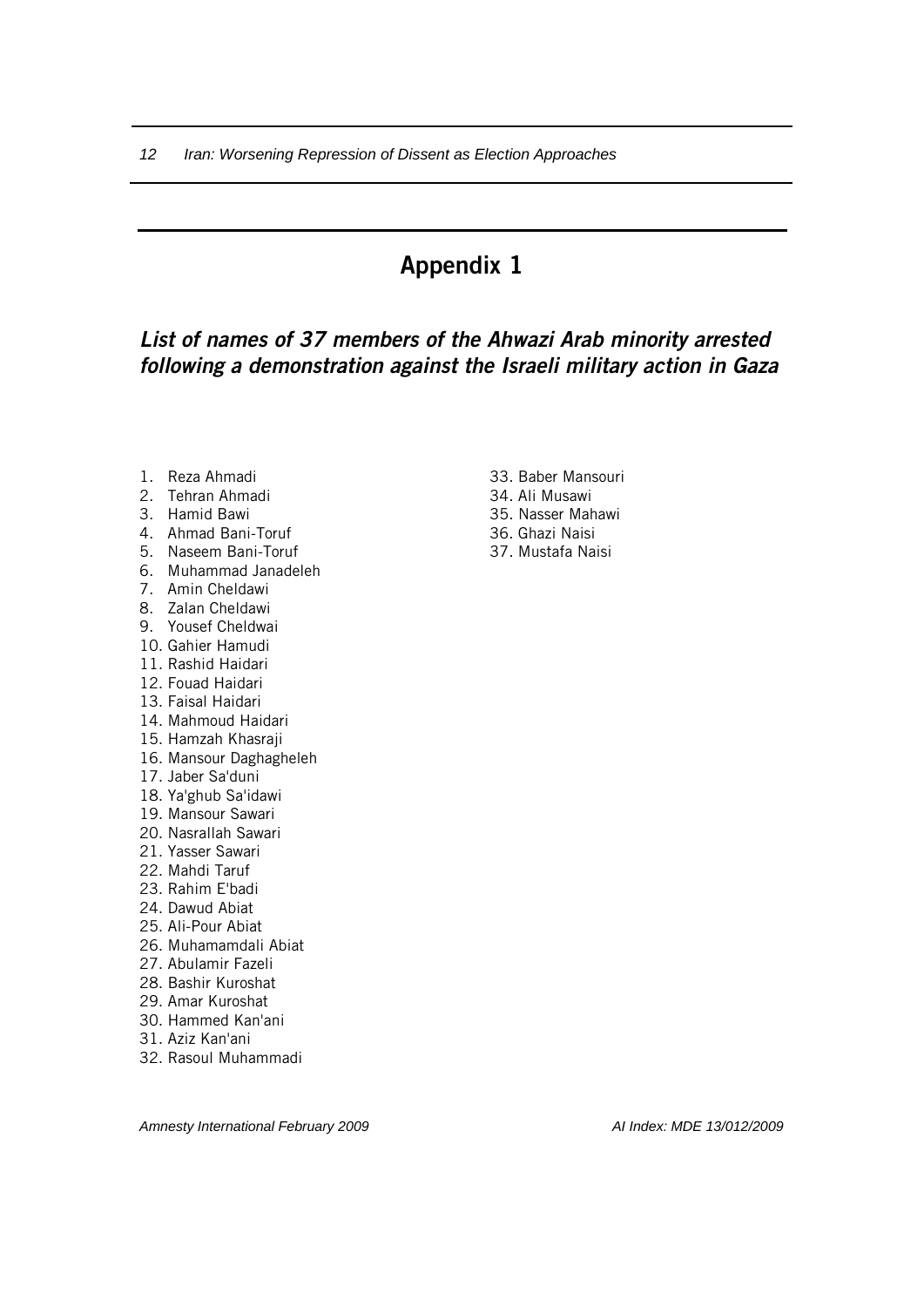## *List of 14 members of the Kurdish minority sentenced to death in the last two years*

- 1) Farzad Kamangar, a 32 year old teacher, was arrested by officers from the Ministry of Intelligence in Tehran in 2006. He was initially held incommunicado at a series of locations, including in the cities of Kermanshah, Sanandaj and Tehran, where he was tortured, including by being beaten, flogged and electrocuted. He was sentenced to death in February 2008 after conviction of "enmity against God" – a charge levelled against those accused of taking up arms against the state apparently in connection with his alleged membership of the armed group, the Kurdistan Workers Party (PKK), which carries out attacks in Turkey, after traces of explosive powder and a gun were found in a house he stayed in with his two coaccused and in a car that they had used. Farzad Kamangar denies any such membership. His trial was grossly flawed. Farzad Kamangar has been prohibited, on several occasions and for prolonged periods of time, from seeing his lawyer and family members. The two other men were also sentenced to death and to 10 years' imprisonment, apparently for forging documents. Under Iranian law, they must serve their prison sentences before being executed. On 11 July 2008, Farzad Kamangar's death sentence was upheld by the Supreme Court. However, his lawyer has submitted his case to a judicial review panel in an effort to have his death sentence overturned. Under Iranian law, death sentences cannot be carried out while under review. He is currently held in Reja'i Shahr Prison, in Karaj, west of Tehran.
- 2) Farhad Vakili, arrested with Farzad Kamangar, and also sentenced to 10 years' imprisonment for forging documents which must be served before the execution can be carried out.
- 3) Ali Haydarian, arrested with Farzad Kamangar, and also sentenced to 10 years' imprisonment for forging documents which must be served before the execution can be carried out.
- 4) Abdolvahed (Hiwa) Boutimar, an environmental activist was arrested in December 2006. His initial death sentence was overturned, but was reimposed after a retrial. Journalist Adnan Hassanpour, sentenced to death in the same case, had his death sentence after conviction of enmity against God overturned in September 2008 and is awaiting retrial for espionage and working for banned opposition groups.
- 5) Anvar Hossein Panahi, a teacher from Dehgalan, was arrested in late 2007 or early 2008, along with Arslan Oliya'i. He was transferred to a Ministry of Intelligence detention facility in Ghorveh, where he is said to have been tortured, which left him in need of hospital treatment. He was sentenced to death for "enmity against God" on 12 July 2008 by the Revolutionary Court in Sanandaj, possibly in connection with membership of or support for Komala. He appealed against his sentence, but he was informed on 5 August 2008 that it had been confirmed by the Supreme Court.
- 6) Arslan Oliya'i, arrested alongside Anvar Hossein Panahi, was also sentenced to death for "enmity against God" on 12 July 2008, possibly in connection with membership of or support for Komala. He appealed against his sentence, but he was informed on 5 August 2008 that it had been confirmed by the Supreme Court.
- 7) Sherko Moarefi, originally from Baneh and previously a refugee in Iraq, was arrested on 1 or 2 October 2008 after he returned to Iran. Held in a Ministry of Intelligence detention facility where he was denied any visits from family or lawyer since his arrest, he was reported to have been sentenced to death by the Revolutionary Court in Saqqez for "enmity against God" in connection with his membership in a Kurdish opposition group, possibly PJAK. His lawyer reportedly said that Sherko Moarefi had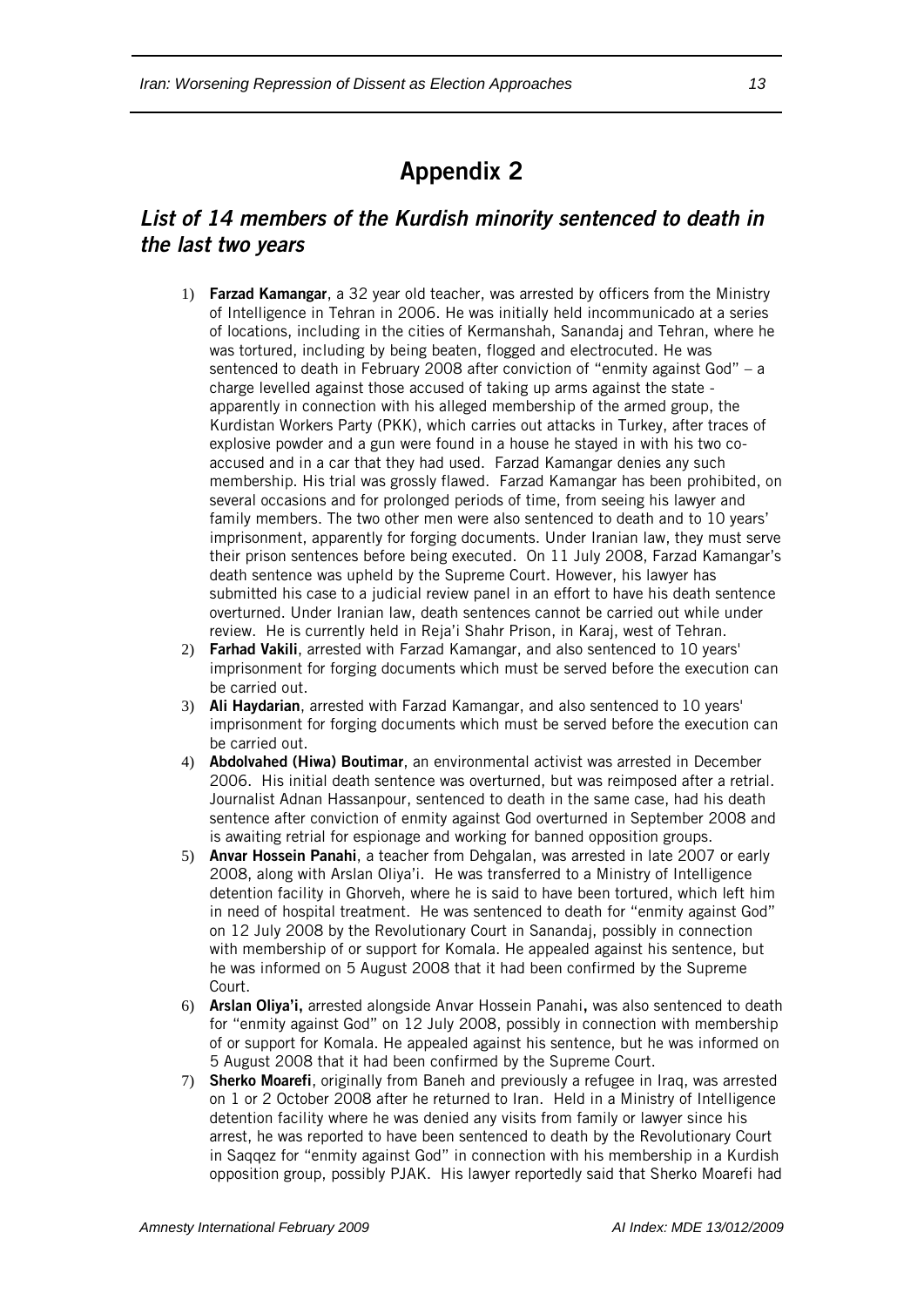not carried out any attacks against Iranian forces during his membership of the group, and had returned to Iran and handed himself over to security forces voluntarily.

- 8) Farhad Chalesh, believed to be a Turkish citizen, is believed to have been arrested in June 2008 during an armed clash with Iranian forces between the villages of Fakhur and Mirzakhalil. According to Fars News agency, two PJAK members, one with Turkish and one with Syrian nationality, were arrested at the time. He was injured in the clash and was taken to Arefian Hospital in Oromieh. In January 2009, he was said to have been sentenced to death for "enmity against God" for membership of PJAK.
- 9) Ramazan Ahmad, believed to be a Syrian citizen, captured alongside Farhad Chalesh and also injured in the clash with Iranian forces, was sentenced along with Farhad Chalesh for "enmity against God" inJanuary 2009 for membership of PJAK.
- 10) Rostam Arkia, from Maku, was sentenced to death by the Revolutionary Court in Maku for "enmity against God" for membership of PJAK. The sentence has reportedly been confirmed by the Supreme Court. He is held in Maku prison. The dates of his arrest and trial are unknown to Amnesty International.
- 11) Habibollah Latifi, a 27-year-old law student at the Azad University of Ilam who is from Sanandaj, has been in detention since October 2007. His family were unaware of his location for the first nine days after his arrest, when they found him in hospital in Sanandaj, suffering internal bleeding, believed to be the result of torture. He was returned to a Ministry of Intelligence detention facility after he had received medical treatment, where he was reportedly further tortured, including by being beaten and suspended upside down for a long period. This is said to have resulted in injuries to his head and further internal bleeding. He was sentenced to death by Sanandaj Revolutionary Court in July 2008 for "enmity against God" in connection with his alleged involvement in planting bombs and for links to PJAK. His trial was not open and neither his family, nor his lawyer, were allowed to attend.
- 12) Fasih (Fateh) Yasmini was arrested during clashes between PJAK and Iranian security forces in the village of Hendavan, near Khoy, in or around February 2008. It is not clear whether Fasih Yasmini was involved in these clashes or not. He was reportedly among a number of villagers arrested, including five girls, his father Hossein Yasmini, and another man Fahim Reza-Zadeh, who are said to have been taken to a Ministry of Intelligence detention facility in Khoy, where Fasih Yasmini was reportedly tortured. His family had no news of him for about two months. Hossein Yasmini was sentenced to two years' imprisonment and Fahim Reza-Zadeh to 15 years' imprisonment to be served in exile. Fasih Yasmini's death sentence from the Khoy Revolutionary court is believed to have been upheld on appeal by Branch 10 of the Appeal Court of West Azerbaijan Province and by the Supreme Court.
- 13) Zeynab Jalalian (f), aged 27 from Maku, is said to have been sentenced to death in or around January 2009 by Kermanshah Revolutionary Court after eight months in detention in a Ministry of Intelligence detention facility, during which her family had no information concerning her fate. She was convicted of "enmity against God" in connection with her alleged membership of, support for and recruitment to a Kurdish opposition party, possibly PJAK. She is reported not to have been granted access to her lawyer during her trial which is said to have lasted only a few minutes.
- 14) Esma'il Fattahian, from Kermanshah and a resident of Sanandaj, was detained in Kamyaran at some time between April and August 2008. Reports suggest that he may have been tortured in detention facilities in Kamyaran, Kermanshah and Sanandaj. Branch 1 of the Revolutionary Court in Sanandaj sentenced him to 10 years imprisonment, to be served in Ramhormoz Prison in the province of Khuzestan, in a trial in which he was reportedly denied access to a lawyer. Both Esma'il Fattahian and the prosecutor appealed against this verdict, and in January 2009 it was reported that Branch 4 of the Kordestan Appeal Court had overturned the initial verdict, and instead sentenced him to death for "enmity against God" in connection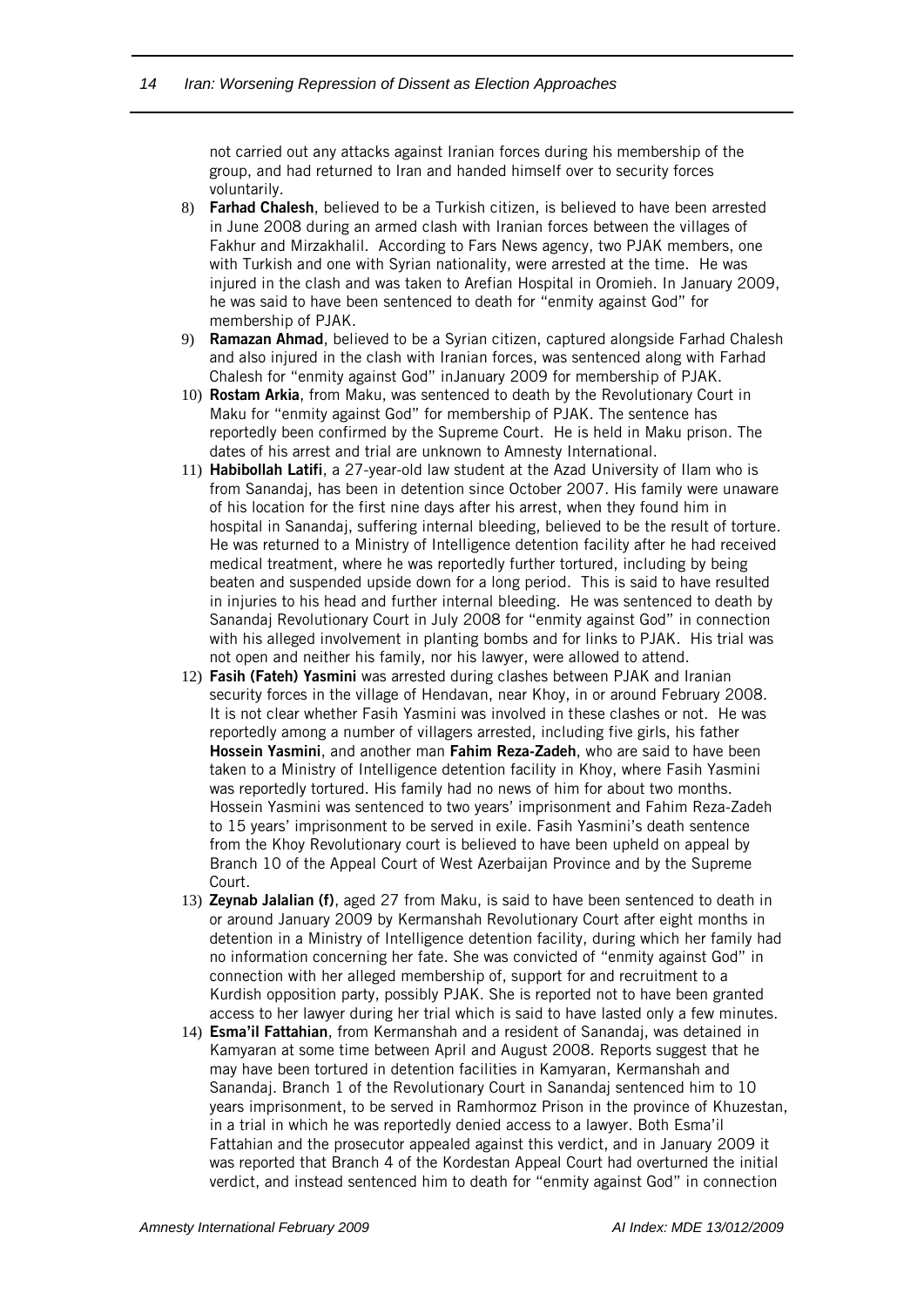with his membership of an illegal opposition group. Under Article 4 (2) of the Law of Appeals against Court Judgments, Appeal Courts can only increase sentences if the prosecution has appealed against the initial sentence.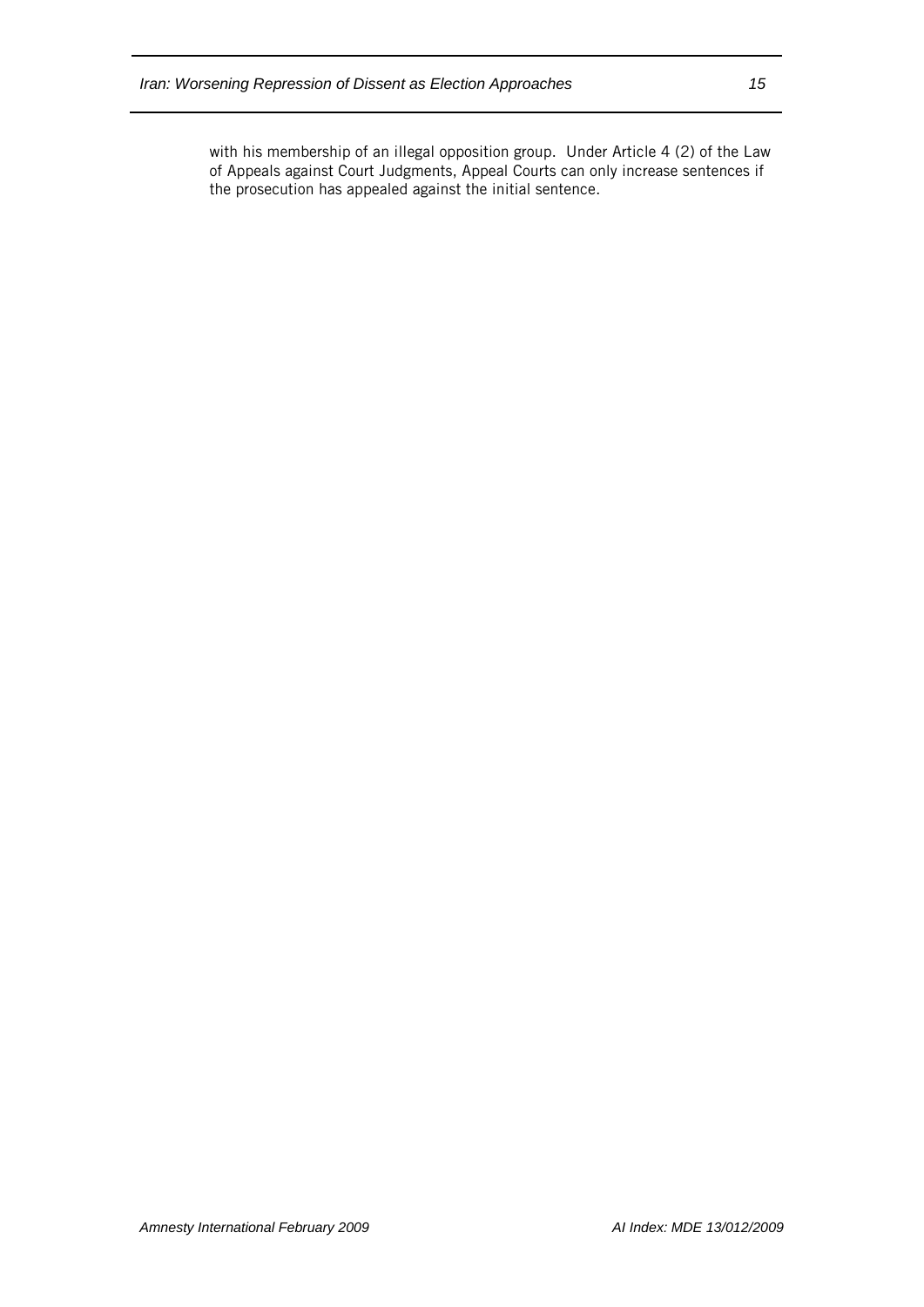## *List of names of 18 Sunni members of the Azerbaijani minority arrested following a clash over water resources on 14 January 2009*

- 1) Barzad Nezami Afshar
- 2) Mighdad Nizami Afshar
- 3) Sa'id Ja'farpur
- 4) Mohammad Samadzadeh
- 5) Bahram Qolozadeh
- 6) Nadali Qolozadeh
- 7) Nadali Alipour
- 8) Meraj Alipour
- 9) Heydar Alipour
- 10) Suleiman Ebrahimzadeh
- 11) Nasir Qolozadeh
- 12) Akbar Rostami
- 13) Eskandar Aslani
- 14) Allahverdi Aslani
- 15) Faramaz Ja'fari
- 16) Mohammed Ja'fari
- 17) Naqi A.
- 18) Davoud Sh.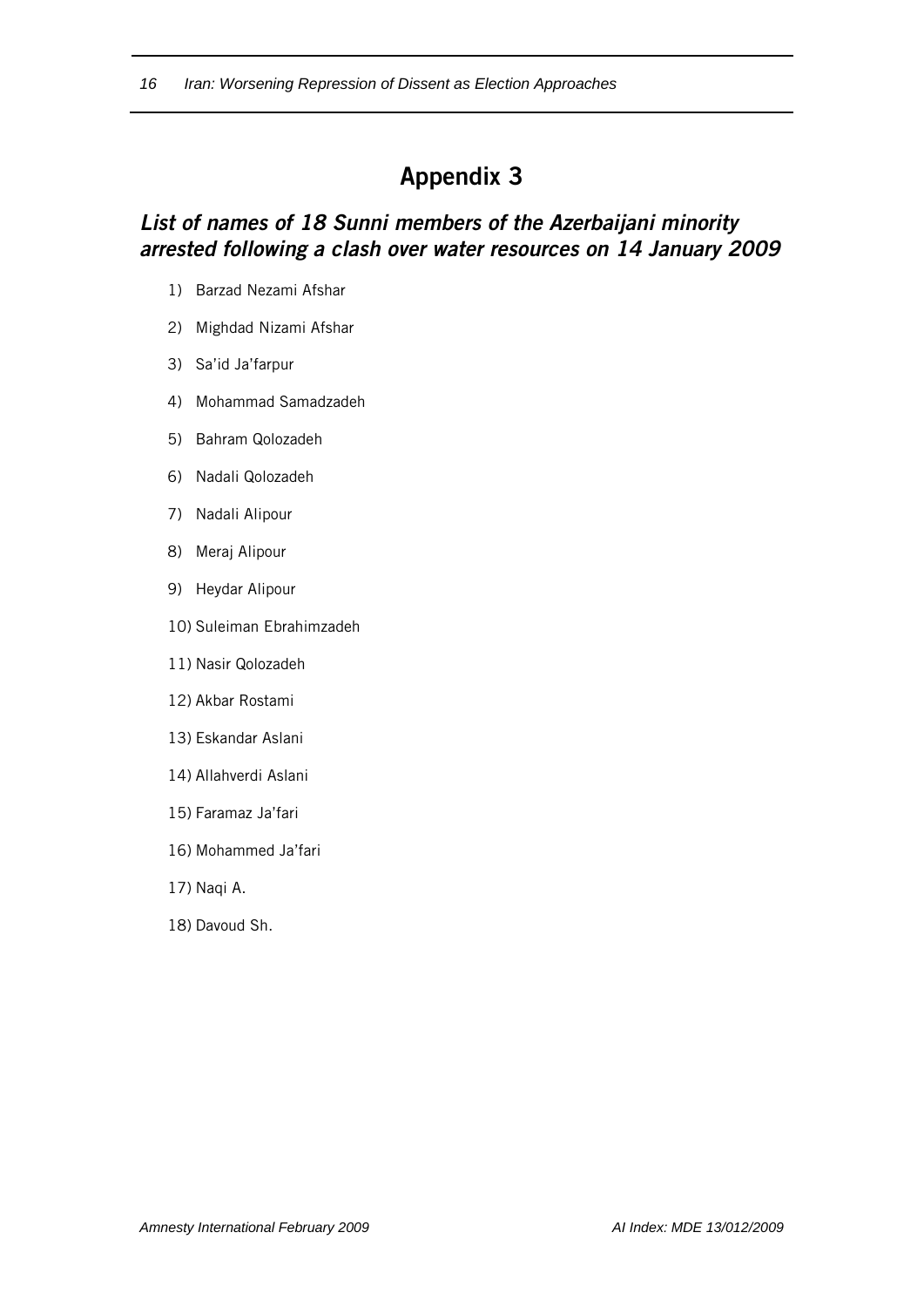## *Partial list of relatives of members of the PMOI arrested on 16 January 2009*

- 1) Sakineh Salimian Zahed
- 2) Zohra Javadi
- 3) Ferdows Mahboubi
- 4) Ezzat Nouri
- 5) Fatemeh Sadeghi
- 6) Kobra Amirkhizi
- 7) Mrs Poureghbal
- 8) Mr Poureghbal
- 9) Parisa Poureghbal
- 10) Azizah Shafi'i-nia
- 11) Jamileh Mohammadzadeh
- 12) Kobra Baderi-roudi
- 13) Mr Bahrami
- 14) Atefeh Bahrami

and several members of the Reza'i family